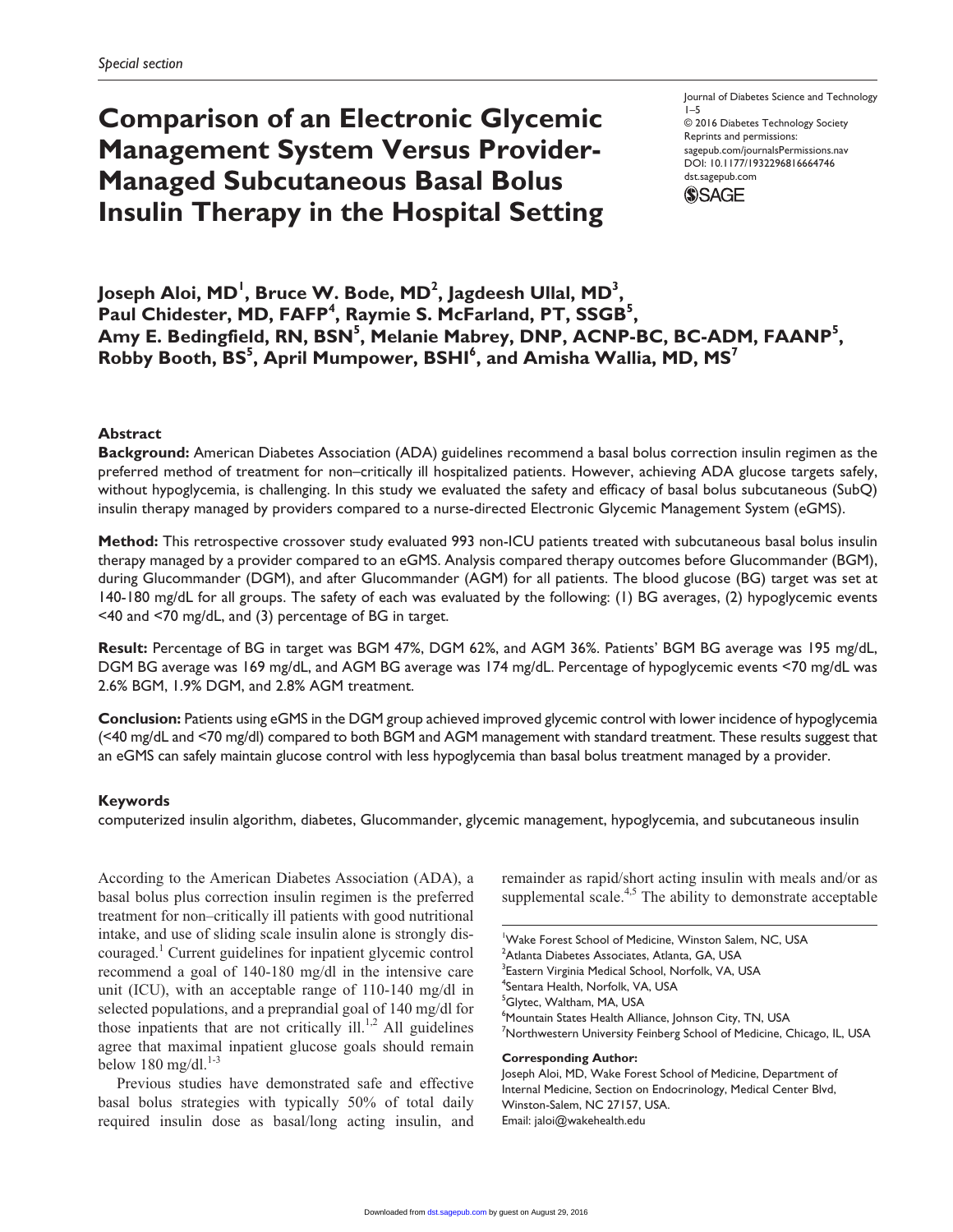**Table 1.** Clinical Characteristics of the Study Patients.

| Variable           | All groups |
|--------------------|------------|
| Number of patients | 993        |
| Sex                |            |
| Male, n (%)        | 477 (48)   |
| Female, n (%)      | 516(52)    |
| Age (years)        | 64         |
| Body weight (kg)   | 93.8       |
| Alc                | 8.2        |

hypoglycemia rates during insulin therapy is of concern to clinicians due to the association of hypoglycemia with increased mortality, length of stay, and hospital complications in non-critically ill patients.<sup>6</sup> Further insulin titration by health care providers has been based on paper protocols or clinical judgment without considering important clinical parameters such as renal insufficiency, nutritional intake, diabetes status, and glycemic target range.

Despite these guidelines and recommendations, the widespread use of sliding scale insulin as the primary treatment for patients with hyperglycemia has persisted due in part to the challenges of implementing basal/bolus methodologies.<sup>7,8</sup> Even when basal bolus strategies are implemented, staffing concerns, variability in such available services, dose titration inertia, and the highly specialized nature of insulin use can make attaining adequate glycemic target ranges with subcutaneous insulin difficult.<sup>9</sup>

Due to the challenges of hospital management of hyperglycemia with insulin, emerging technologies using commercial computer-guided insulin dosing software are being explored in the diabetes field. Several commercially available programs have FDA clearance and have been studied for efficacy and safety for intravenous (IV) insulin guidance in hospitalized patients including Glucommander™ (Glytec, Waltham, MA), EndoTool System™ (MD Scientific LLC, Charlotte, NC), and GlucoStabilizer™ (Medical Decision Network, Charlottesville, VA).<sup>10-17</sup>

These technologies are now expanding to include subcutaneous (SubQ) insulin therapy. Glucommander and EndoTool System are FDA cleared for SubQ insulin therapy in US hospitals and GlucoTab™ (Joanneum Research GmbH, Graz, Austria) is currently being investigated in clinical trails.18 Glucommander is the first and only FDA-cleared comprehensive Electronic Glycemic Management System (eGMS) to demonstrate safety and efficacy of computerized software with SubQ insulin in previous studies. $19-24$ 

## **Methods**

This retrospective observational crossover study evaluated the safety and efficacy of basal bolus SubQ insulin therapy managed by providers compared to a nurse-directed eGMS using Glucommander, an insulin-dosing algorithm integrated within the hospitals electronic health record. GM is an FDAcleared class II medical device for inpatient IV insulin management, IV to SubQ transition, SubQ insulin management, and outpatient SubQ insulin management.

The study included 993 non–critically ill patients (Table 1) across 9 different hospitals, and included general medical/surgical units, cardiovascular units, emergency departments, and critical care. The demographics and clinical characteristics of the study participants are presented in Table 1. Patients were treated with SubQ insulin therapy using eGMS and provider-managed basal bolus (PMBB) before and/or after eGMS during the inpatient admission. The analysis included 3 treatments windows: before GM BGM, during GM DGM, and after GM AGM.

BGM and AGM SubQ insulin therapy was directed by providers utilizing a computerized basal/bolus order set. Initial doses were prescribed by according to body weight in kilogram (kg) or customized at the provider's discretion and titrated daily by provider order as needed. The prescribed target glucose range was 140-180 mg/dl. Basal insulin was given once or twice daily and prandial insulin was given before meals 3 times daily. Correction insulin was administered using a low, medium or high scale based on BMI for each patient. Administration details in each order set indicated to hold scheduled prandial insulin if the patient was not eating and to give basal insulin if the patient was not eating. There were no instructions for patients with partial meal intake.

DGM patients were initiated on eGMS SubQ insulin by provider order using a weight-based total daily dose of 0.3, 0.5, or 0.7 units per kg to calculate basal and prandial insulin doses or a custom initial dose of prandial and bolus insulin. Correction insulin was also calculated for each patient by the eGMS. The prescribed target glucose range was 140-180 mg/ dl. Basal insulin was ordered once or twice daily and prandial insulin was ordered before meals. Correction insulin was recommended as needed for hyperglycemia by eGMS before meals, at bedtime, or during any random BG checks. All daily titrations for basal, prandial insulin, and correction insulin doses were calculated by eGMS until the patient was removed from therapy and managed by the provider. Insulin dose adjustments DGM did not require an additional order from the provider.

Nurses accessed the eGMS through the electronic health record to receive insulin dose recommendations for prandial, basal, and correction insulin. Basal insulin was recommended daily to the nurse through the eGMS and titrated up or down based on the glycemic target of 140-180 mg/dl. The eGMS recommended full, partial, or held prandial insulin doses through a series of on-screen prompts to the nurse. Correction insulin was recommended by the eGMS if the patient's BG was above the prescribed target glucose range, and the correction scale adjusted daily for each patient based on individualized insulin sensitivity. If prandial and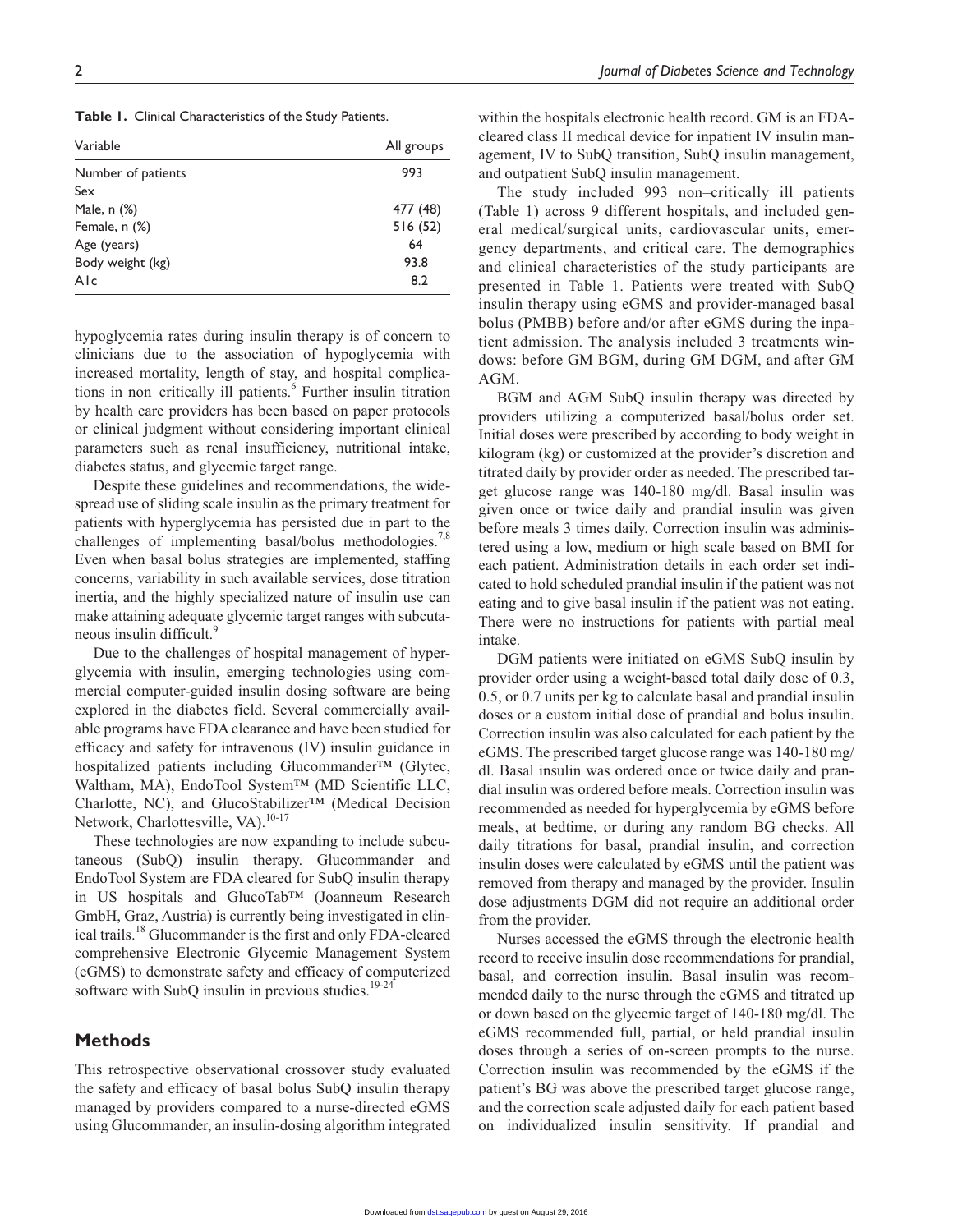correction insulin were recommended simultaneously, eGMS calculated the total dose recommended and displayed this for the nurse to administer to the patient.

#### *Statistical Methodology*

The mean with a measure of variability is reported. A sample preliminary test for the equality of variances indicates that the variances of the groups were significantly different. Therefore, a 2-sample *t*-test was performed that does not assume equal variance. The *P* value from the *t*-tests of the observed sample groups determined statistical 95% significance. For all analyses, reported *P* values are 2-sided, and *P* values.05 were considered significant. Mountain States Health Alliance Quality Analysis using QI Macros SPC version 2010.06 performed all statistical analyses.

## **Results**

In the BGM group average first BG was 208 mg/dL with an average last BG reading of 214 mg/dL, while hypoglycemia  $\leq$ 40 mg/dL was 0.14% and  $\leq$ 70 mg/dL was 2.6%. Breakfast, lunch, and dinner for the BGM patients were 185, 187, and 203 mg/dL with an overall BG average of 195 mg/dL. The percentage of  $BG > 180$  mg/dL was 51% and 47% of BGs were in the prescribed target range.

In the DGM group average first BG was 203 mg/dL with an average last BG reading of 172 mg/dL, while hypoglycemia <40 mg/dL was  $0.06\%$  and <70 mg/dL was 1.9%. Breakfast, lunch, and dinner for the BGM patients were 156, 179, and 167 mg/dL with an overall BG average of 169 mg/ dL. The percentage of  $BG > 180$  mg/dL was 36% and 62% of BGs were in the prescribed target range.

In the AGM group average first BG was 176 mg/dL with an average last BG reading of 181 mg/dL, while hypoglycemia <40 mg/dL was  $0.24\%$  and  $\leq 70$  mg/dL was 2.8%. Breakfast, lunch, and dinner for the BGM patients were 163, 168, and 183 mg/dL with an overall BG average of 169 mg/ dL. The percentage of  $BG > 180$  mg/dL was 36% and 62% of BGs were in the prescribed target range.

Patients in the DGM group had less mild to moderate hypoglycemia <70 mg/dL 1.9% compared to 2.6% ( $P = .001$ ) and 2.8% (*P* = .001) (Figure 1). The DGM group experienced less severe hypoglycemia <40 mg/dl than both the BGM and AGM groups 0.06% compared to 0.14% (*P* = .38) and 0.24% (*P* = .565) (Figure 2). The percentage of BG >180 mg/dL was lower in the DG at 36% compared to both BGM and AGM groups at 51% (*P* = .001) and 61% (*P* = .001) (Figure 3). The percentage of BG in the prescribed target range of 140-180 mg/dL was higher in the DGM group  $62\%$  compared to BGM ( $P = .002$ ) and AGM 47% and 36% (*P* = .001) (Figure 4).

The average BG for the DGM group was 169 mg/dL compared to BGM 195 mg/dL  $(P = .001)$  and AGM at 174 mg/dL  $(P = .01)$  (Figure 5). The average breakfast BG for DGM was 156 mg/dL compared to BGM 185 mg/dL  $(P = .001)$  and



**Figure 1.** Hypoglycemic events <70 mg/dL.  $*P = .001$ .



**Figure 2.** Hypoglycemic events <40 mg/dL. \**P* = .3. \*\**P* = .6.



**Figure 3.** Hyperglycemic events >180 mg/dL.  $*P = .001$ .

AGM 163 mg/dL  $(P = .02)$  (Figure 5). The average lunch BG for DGM was 179 mg/dL compared to BGM 187 mg/dL  $(P = .03)$  and AGM 168 mg/dL  $(P = .001)$  with significance toward the AGM group (Figure 5). The average dinner BG for DGM was 167 mg/dL compared to BGM 203 mg/dL (*P* = .001) and AGM 183 mg/dL (*P* = .001) (Figure 5).

Demographics were identical for all 3 groups because of the crossover nature of the study methodology. Mean A1c was 8.2, mean age 64 years, 52% were female, 48% were male, and the mean weight 93.8 kg. Duration of therapy for BGM was 1.2 days, DGM 4.5 days, and AGM 4.2 days.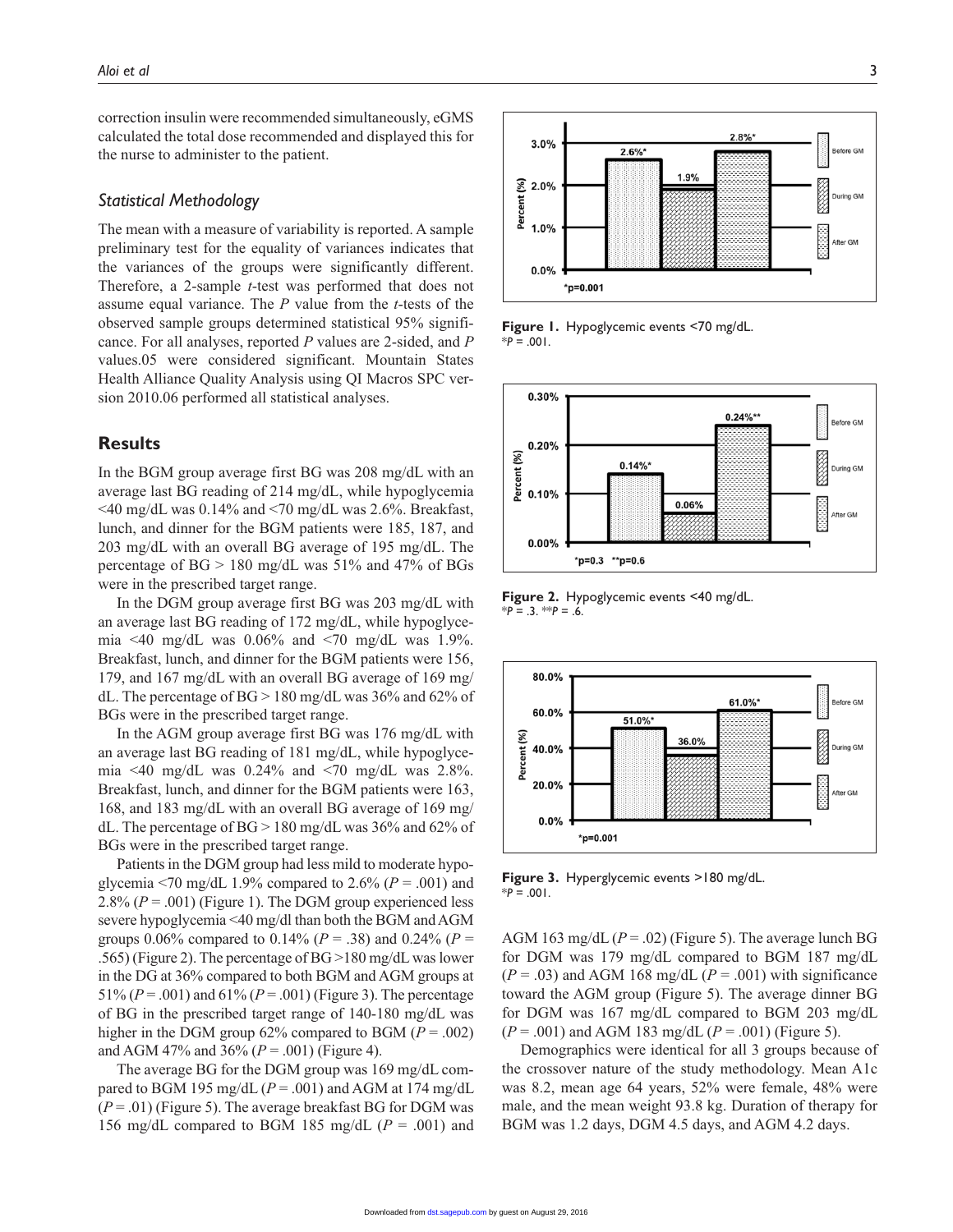

**Figure 4.** Blood glucose in target 140-180 mg/dL. \**P* = .002. \*\**P* = .001.



**Figure 5.** Mealtime blood glucose averages. \**P* = .001. \*\**P* = .02. \*\*\**P* = .03.

## **Discussion**

Our data indicate that an eGMS can be safely and effectively used for basal bolus insulin therapy in the hospital setting. Basal bolus insulin therapy is the recommended treatment for non– critically ill patients, however, there has been a lack of clinical inertia due to many barriers with implementing these regimens as a standard of care in today's hospitals. Some of the challenges include a lack of experts such as endocrinologists, diabetologists, and certified diabetes educators, which can lead to in education deficits and knowledge gaps. Others include confusion with complex order sets as well as workflow difficulties, specifically regarding coordination of the timing of meal tray delivery, blood glucose checks and insulin administration. Use of an eGMS to standardize ordering processes and automate nursing workflow may help clinicians combat many of these challenges.

In basal/bolus insulin order sets, for example, rapid acting insulin analogues have different indications, which can lead to confusion among nursing staff relative to insulin administration. In the study, the eGMS demonstrated the potential to reduce confusion and potential for error through a series of onscreen prompts to ensure the correct prandial and correction doses are calculated. The nurse simply administered the insulin as recommended. The PMBB orders used in the BGM and AGM groups had rapid acting insulin is prescribed for both prandial and correctional insulin dosing and scheduled during meal times. The administration instructions state to "hold

prandial insulin if patient is not eating" and "give correction insulin per scale if above glycemic target." Nurses must understand which insulin is appropriate to give, and then perform a calculation at the bedside to add up the total insulin dose given to the patient, which can result in mathematical errors.

The eGMS provides recommendations for full, partial, or held insulin doses through a series of on-screen prompts to the nurse regarding the patient's nutritional status. For example, patients who are made NPO for a procedure or surgery will automatically have prandial insulin held by the glycemic management system, while correction insulin may be recommended if the patient is above the glycemic target. In the PMBB there were no instructions for patients who have poor appetites and may be eating partial meals. If instructions had been included, they would have the potential to be complex and would require hand calculation by the nurse at the bedside.

Others challenges with basal/bolus insulin therapies are related to insulin titration, which include missed opportunities to titrate up or down based on glycemic target ranges or confusion with insulin titration calculations. Overbasalization of patients may be occurring in hospitals today more than is recognized, and can contribute to hypoglycemia in the inpatient setting overbasalization can result in low fasting blood glucose levels, and ultimately hypoglycemia. In addition, if basal insulin is not titrated effectively, patients who are eating may experience hypoglycemia if they are suddenly made NPO or have other alterations in eating patters during the inpatient stay even if the prandial insulin is held.<sup>1,2,17</sup> These errors with basal insulin titration contribute to the fear of inpatient hypoglycemia among clinicians today and can lead to inappropriate holding of basal insulin, despite instructions to "administer basal insulin even if the patient is not eating."<sup>17</sup>

eGMSs are able to fully automate insulin titration without daily ordering intervention from providers. Basal insulin is automatically titrated to a prescribed glucose target based on fasting blood glucose levels, preventing overbasalization of patients. In addition to recommending full, partial, or held insulin doses through a series of on-screen prompts to the nurse regarding the patient's nutritional status, computerized glycemic management systems will titrate prandial doses to prescribed glycemic targets as well. As with basal insulin titrations, these adjustments to prandial insulin doses are fully automated and therefore do not require daily provider intervention.

One of the main limitations of this study is the retrospective nature of the analysis, which did not allow for unequivocal evidence of superiority of eGMS to PMBB insulin. The crossover design did allow for a direct comparison of provider versus computerized management of basal bolus insulin doses for the same patient. Further prospective studies are needed to determine conclusively the efficacy and safety of eGMS versus provider-managed SubQ insulin.

## **Conclusion**

This retrospective crossover analysis investigated the efficacy and safety of glycemic control for patients who were treated on